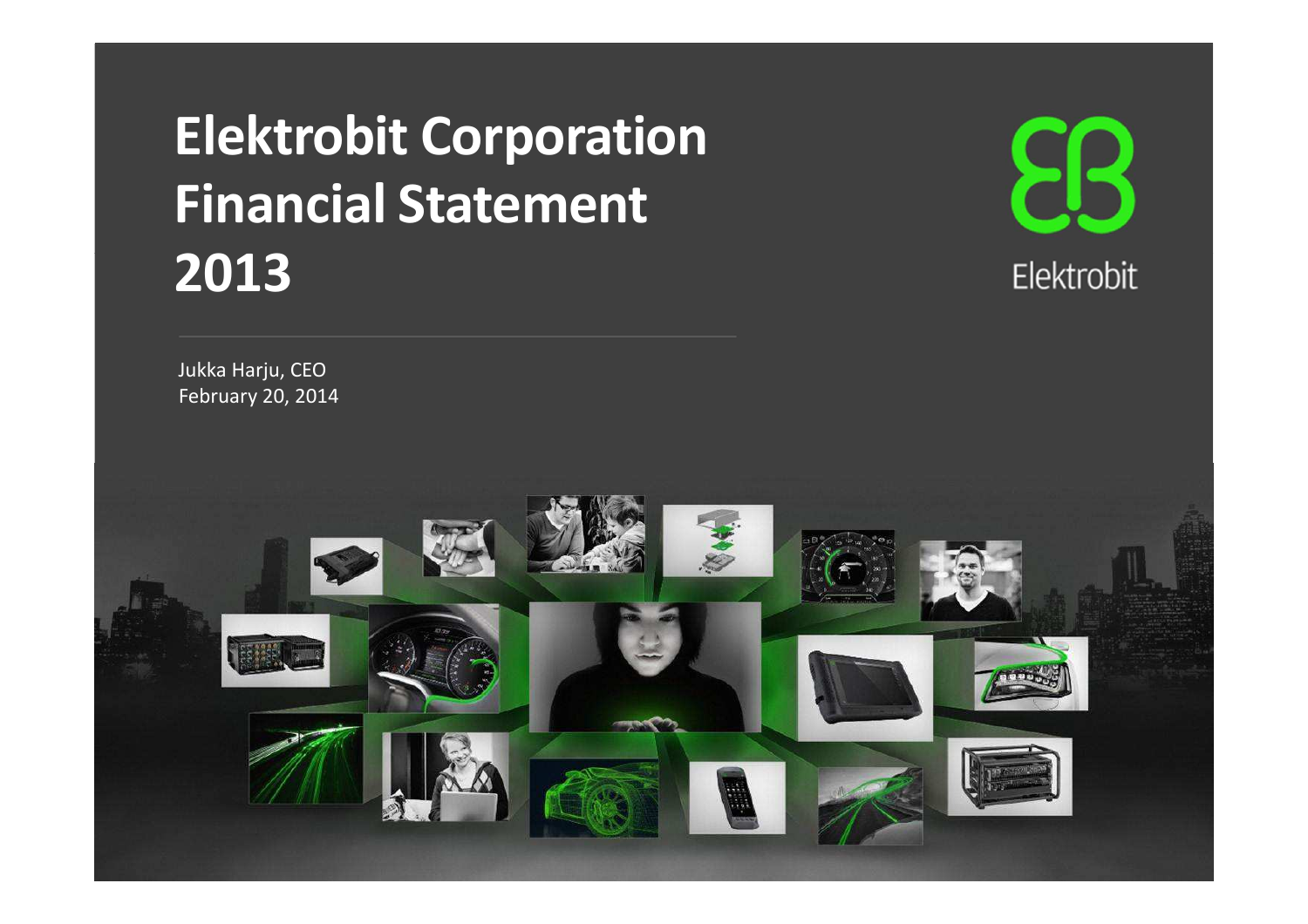

#### Forward-looking statements

Some statements made in this material relating to future circumstances or status, including, without limitation, future performance of the company, expectations regarding market growth, trend projections as well as any statements preceded by the words "expect", "believe", "foresee" or similar expressions are forwardlooking statements. By their nature, forward-looking statements involve risk and uncertainty and actual results may, therefore, differ materially from the results that are expressed or implied by these forward-looking statements. Elektrobit Corporation disclaims all obligations to update such forward-looking statements except as required by mandatory law.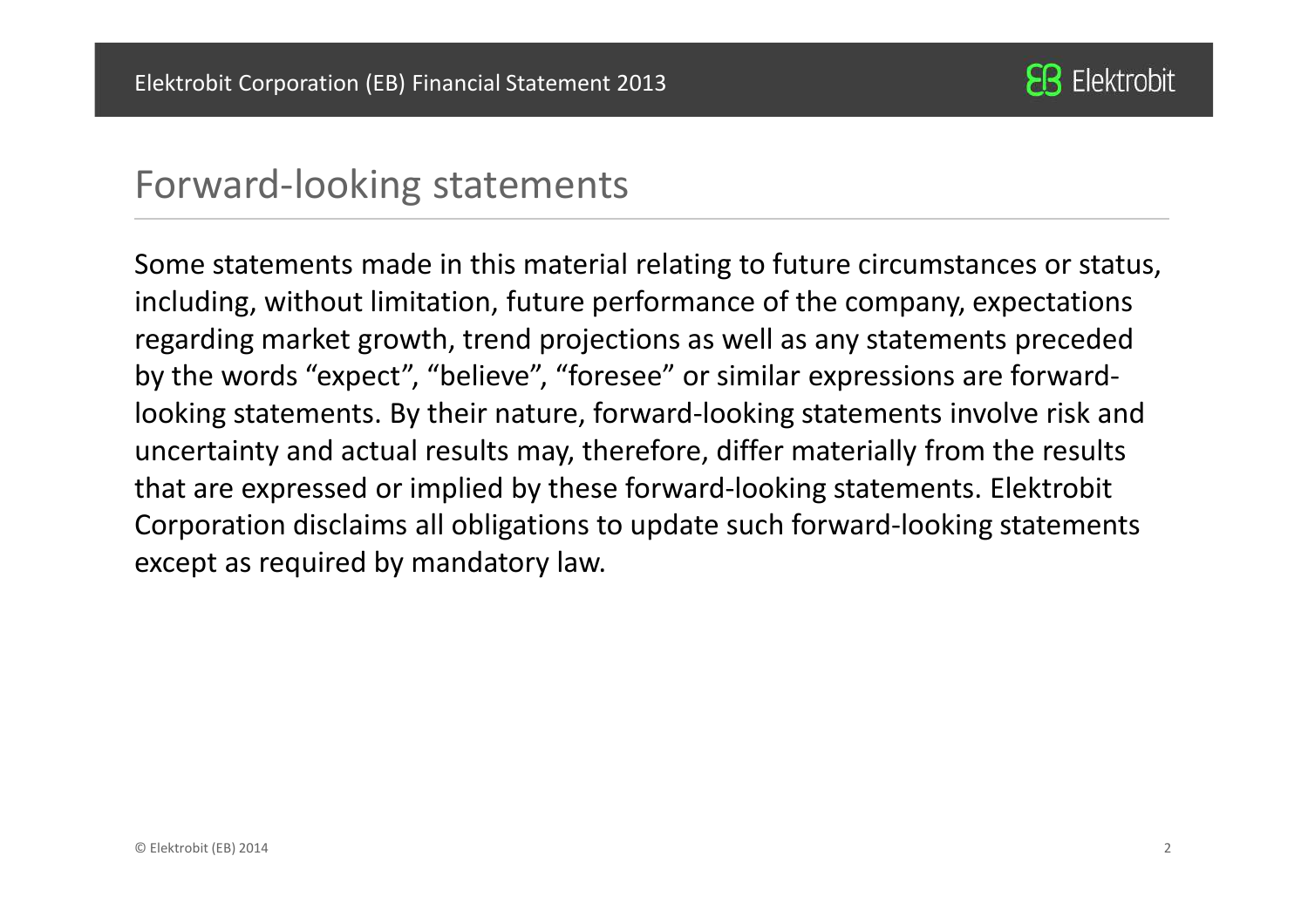

### Agenda



- Highlights of 4Q 2013
- Financial performance in 4Q 2013 and in 2013
- Business Segments in 4Q 2013
- Outlook for 2014
- Q&A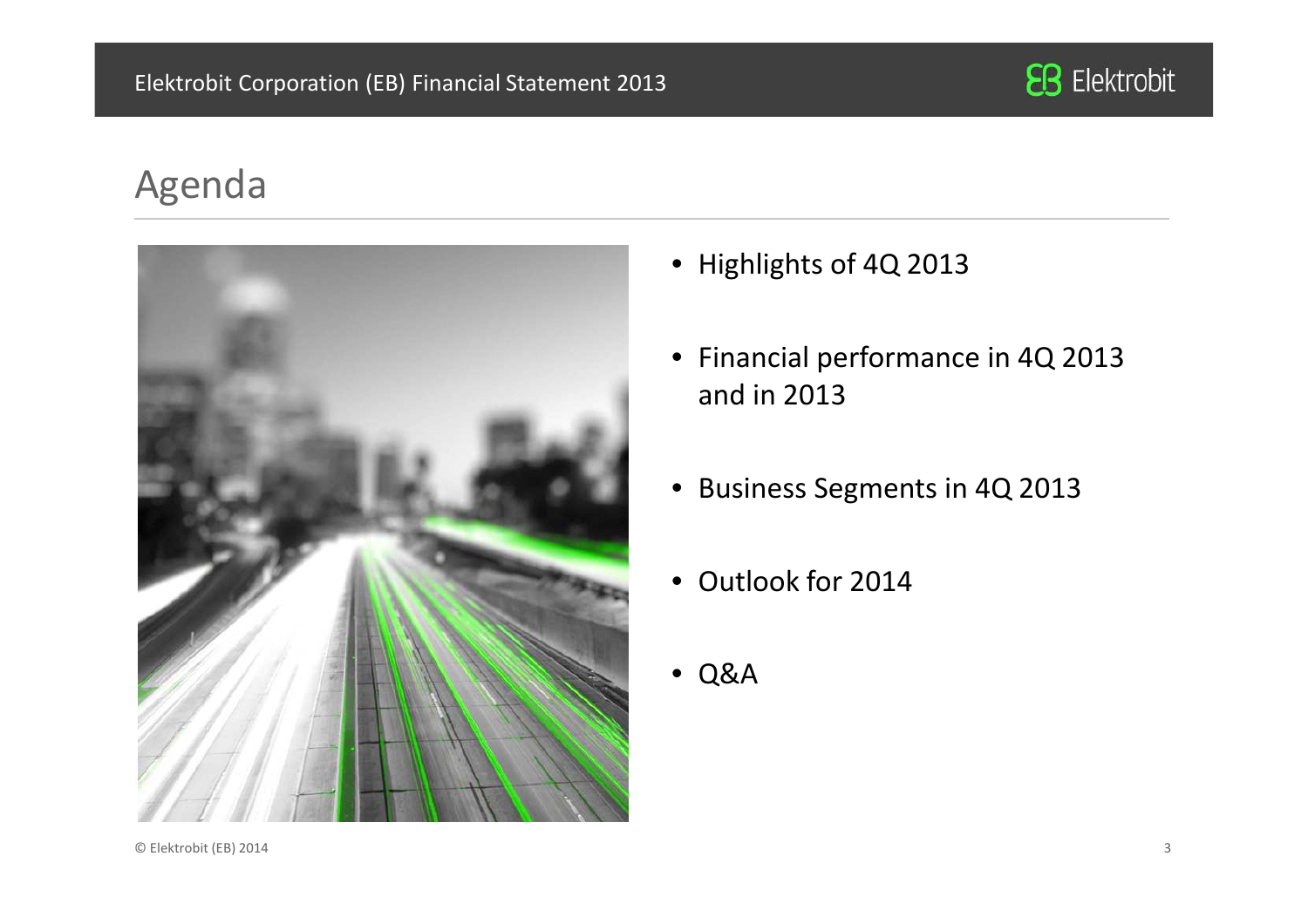

#### Notes to the financial numbers

- From the beginning of 2013 EB has applied the new IFRS10 and IFRS11 standards.
	- ‒ As a result the proportion of net sales and operating result of e.solutions GmbH, a jointly owned company of EB and AUDI, to be consolidated into Elektrobit group's consolidated financial statements has changed.
	- ‒ For comparability, all figures presented for comparison are restated assuming that the proportionate consolidation method according to the above mentioned standards would have been applied already in 2012.
- EB's figures are divided between Continuing and Discontinuing Operations as provided by the IFRS5 standard.
	- ‒ In this presentation, Test Tools product business, sold on January 31, 2013, is classified as Discontinuing Operations.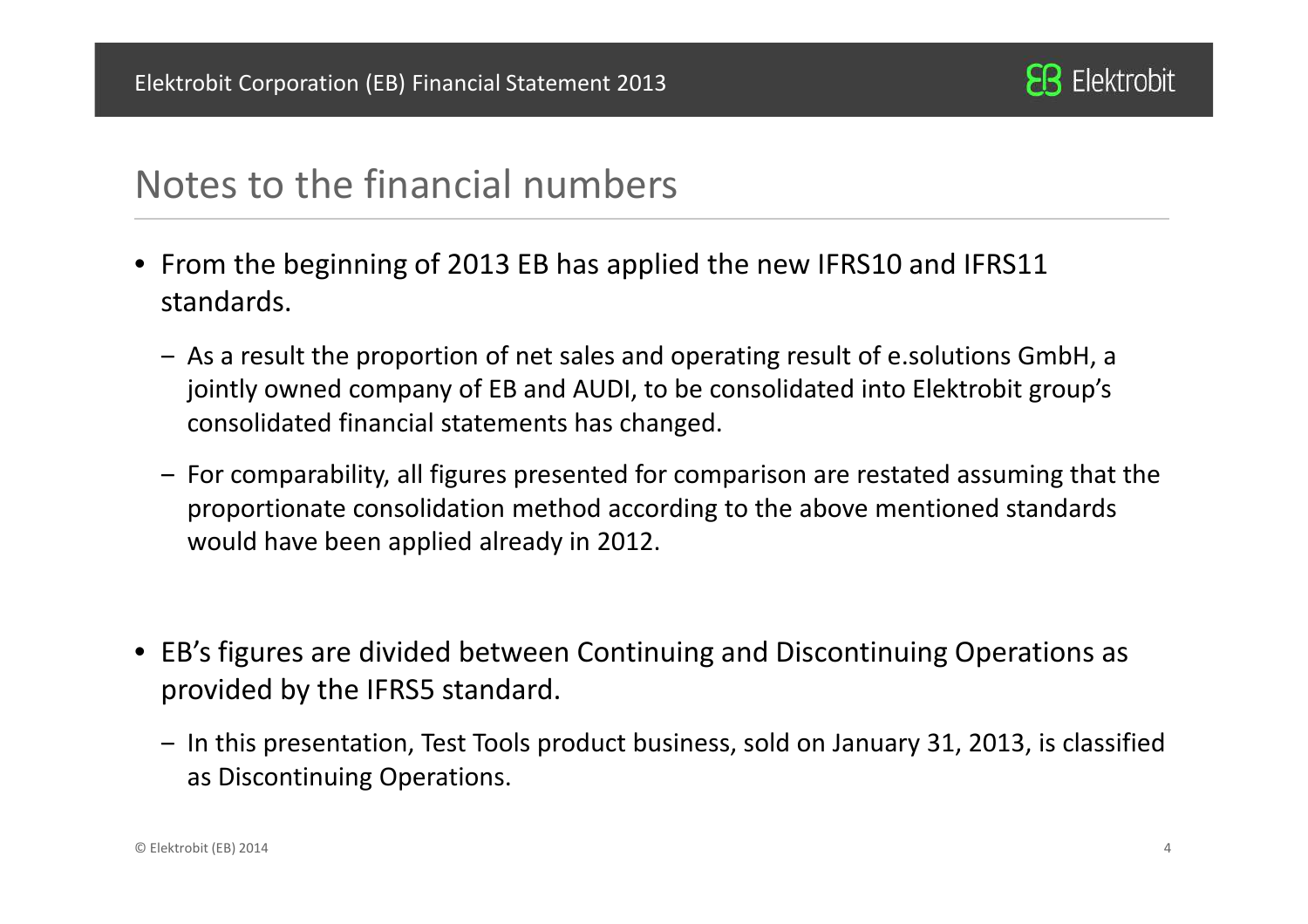

#### Major events during 4Q 2013



- • EB's net sales grew by 23,4 % year-on-year.
- • EB's operating profit grew clearly year-on-year.
- $\bullet$  Automotive Business Segment
	- ‒ Net sales grew and operating result improved clearly from the previous year.
- Wireless Business Segment
	- ‒ Net sales grew and operating result improved from the previous year.
- • Capital repayment of EUR 0,11/share was made in December.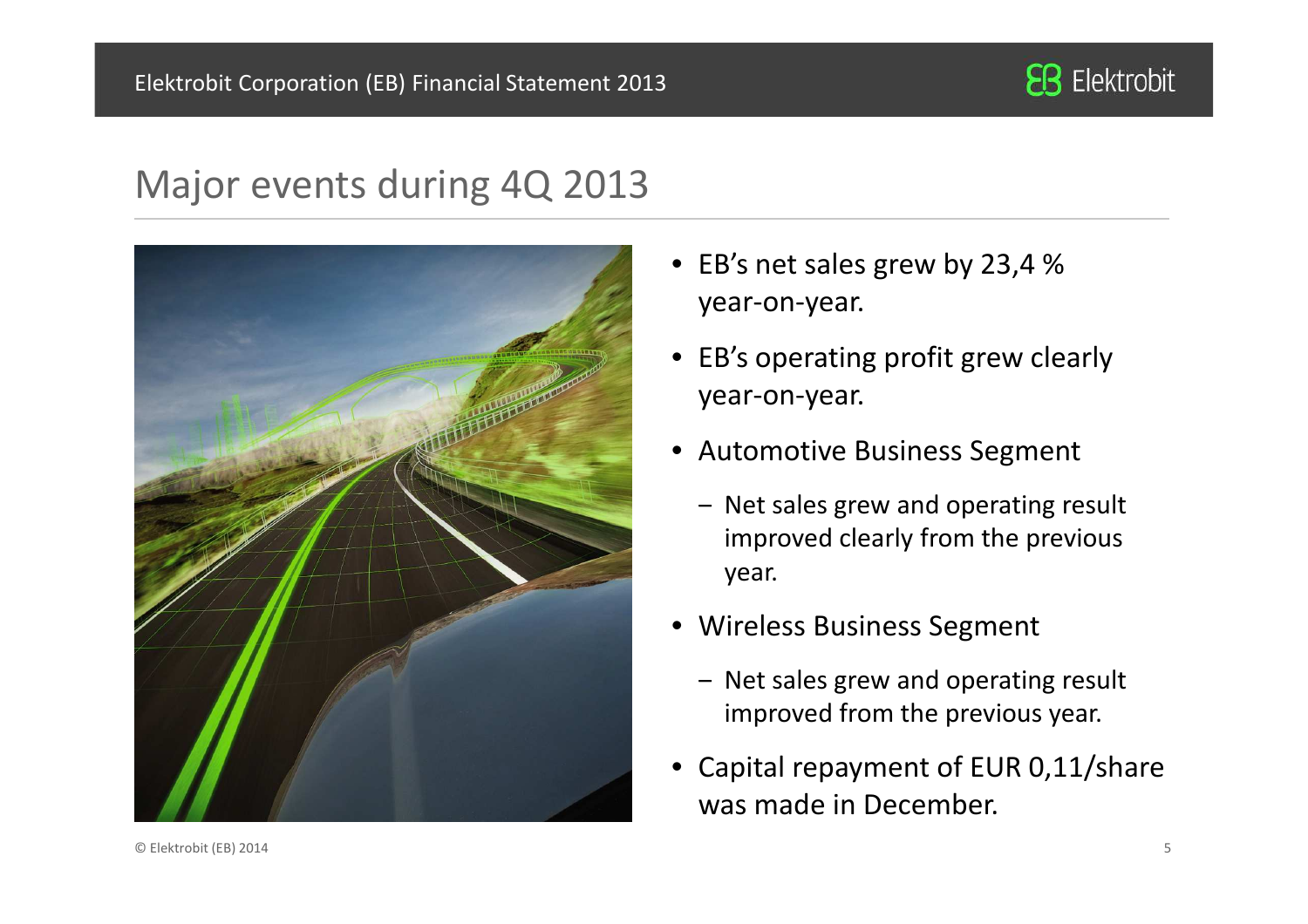

#### 4Q 2013: Net sales and operating result increased

- $\bullet\,$  Net sales from continuing operations  $\qquad \,$  60 increased by 23.4% to MEUR 59.5 (restated net sales MEUR 48.2, 4Q 2012).
- Net Sales• Operating profit from continuing operations was MEUR 5.7, representing 9,6 % of net sales (restated operating loss of MEUR -0.5, including non-recurring items of approximately EUR 4 million in total, booked as result of the financial challenges faced by a US based customer of EB's subsidiary, Elektrobit Inc., 4Q 2012).



a consolidation method would have been applied already in 2012. Figures from 2012 are presented as restated figures assuming that the proportionate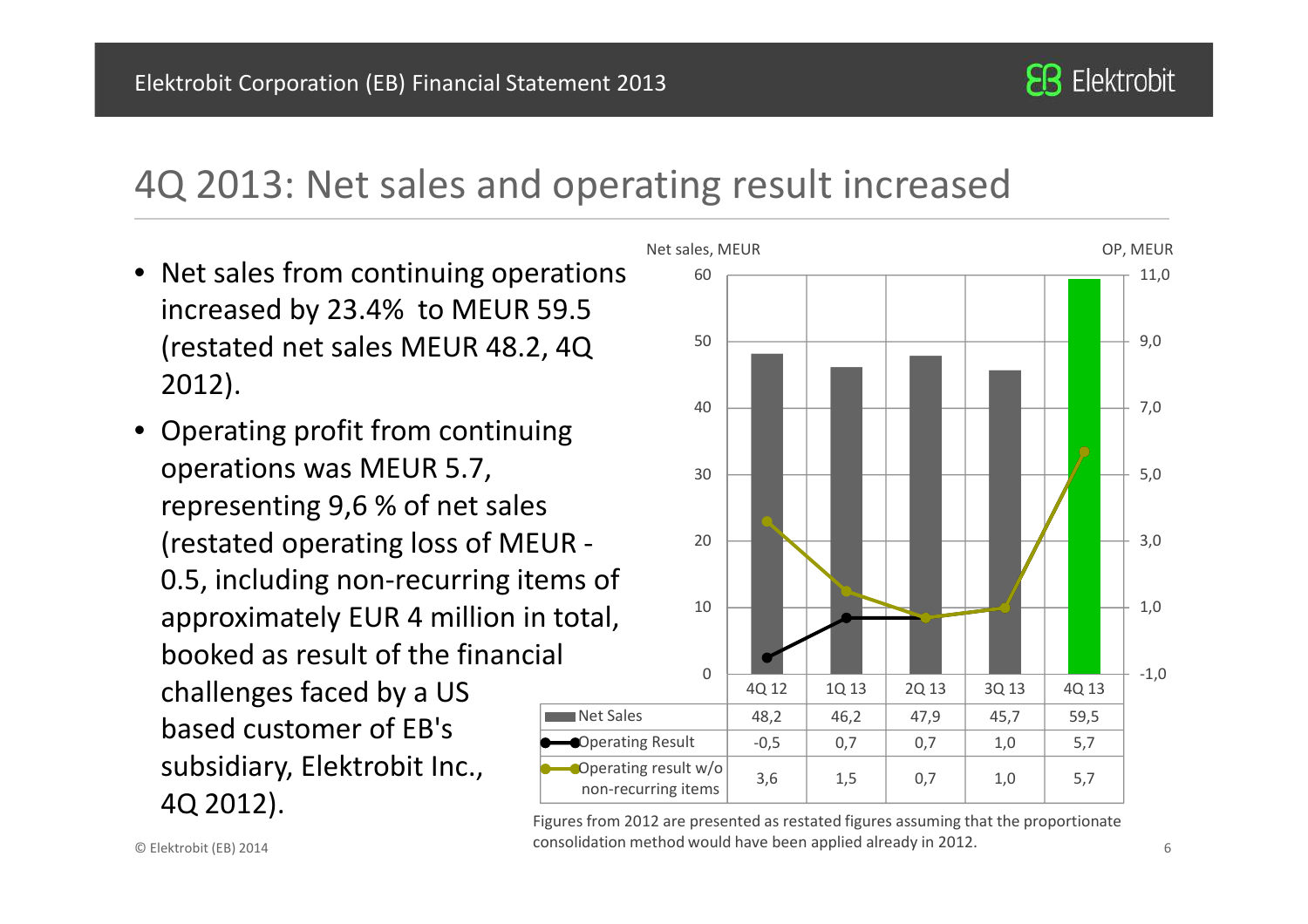#### Year 2013: Net sales and operating result increased

- Net sales from continuing operations  $200$ increased by 14.6% to MEUR 199.3 (restated net sales MEUR 173.9, 2012).
- • Operating profit from continuing operations was MEUR 8.1 (4,1 % of net sales), including non-recurring costs of EUR 0.8 million resulting from the cost saving measures in the Wireless Business Segment in 1Q 2013 (restated operating profit MEUR 1.1, in 2012, including non-recurring items of approximately MEUR 4.0 in 4Q 2012 weakening Wireless Business Segment's result).
- • Operating profit without non-recurring items was MEUR 9.0 (MEUR 5.1, 2012).



 <sup>7</sup> consolidation method would have been applied already in 2012. Figures from 2012 are presented as restated figures assuming that the proportionate

**EB** Elektrobit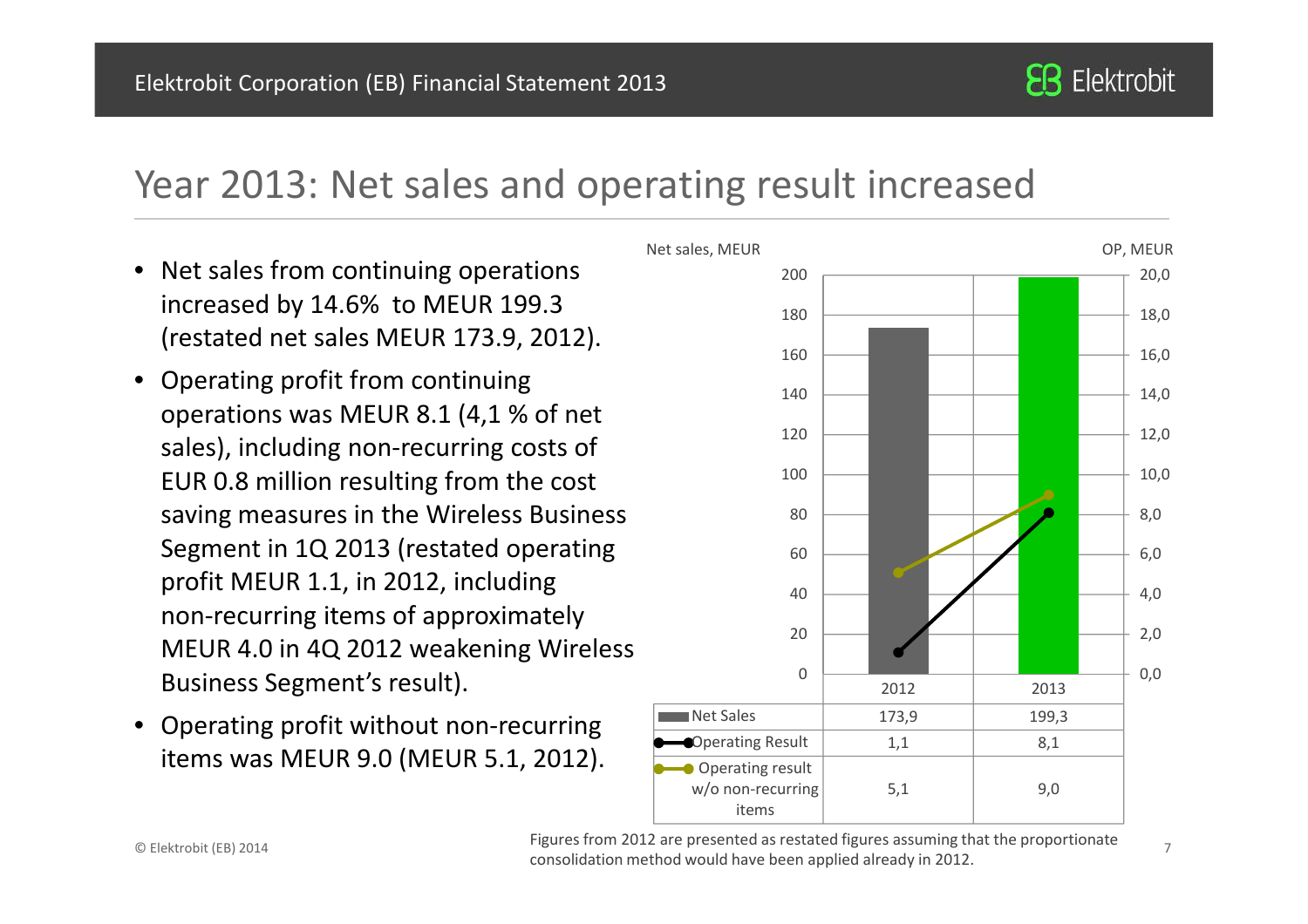

#### R&D Investments were 9,3 % of the net sales

- R&D investments in 2013 in continuing operations were MEUR 18.5 equaling 9.3 % of the net sales (MEUR 22.0 in 2012, restated, equaling 12.6 % of the net sales).
	- ‒ R&D investments in Automotive Business Segment were MEUR 14.3 (in automotive software products and tools).
	- ‒ R&D investments in Wireless Business Segment's continuing operations were MEUR 4.2 (mainly in products and platforms for the defense and public safety markets).
- MEUR 0.0 was capitalized (MEUR 2.9, in 2012). Depreciations of R&D investments were MEUR 1.6 (MEUR 0.9 in 2012).
	- ‒ Capitalizations reduced clearly from previous year.
- $\bullet$  At the end of 2013 the amount of capitalized R&D expenses was MEUR 12.0.
	- ‒ Significant proportion of the capitalized R&D expenses are related to Automotive Business Segment's customer agreements with expected future license fees based on actual in-car software delivery volumes.



 $^{4}$   $^{4}$   $^{4}$   $^{5}$   $^{7}$   $^{8}$   $^{8}$   $^{10}$   $^{10}$   $^{10}$   $^{10}$   $^{10}$   $^{10}$   $^{10}$   $^{10}$   $^{10}$   $^{10}$   $^{10}$   $^{10}$   $^{10}$   $^{10}$   $^{10}$   $^{10}$   $^{10}$   $^{10}$   $^{10}$   $^{10}$   $^{10}$   $^{10}$   $^{10}$   $^{10}$   $^{10}$   $^{10$ proportionate consolidation method would have been applied already in 2012.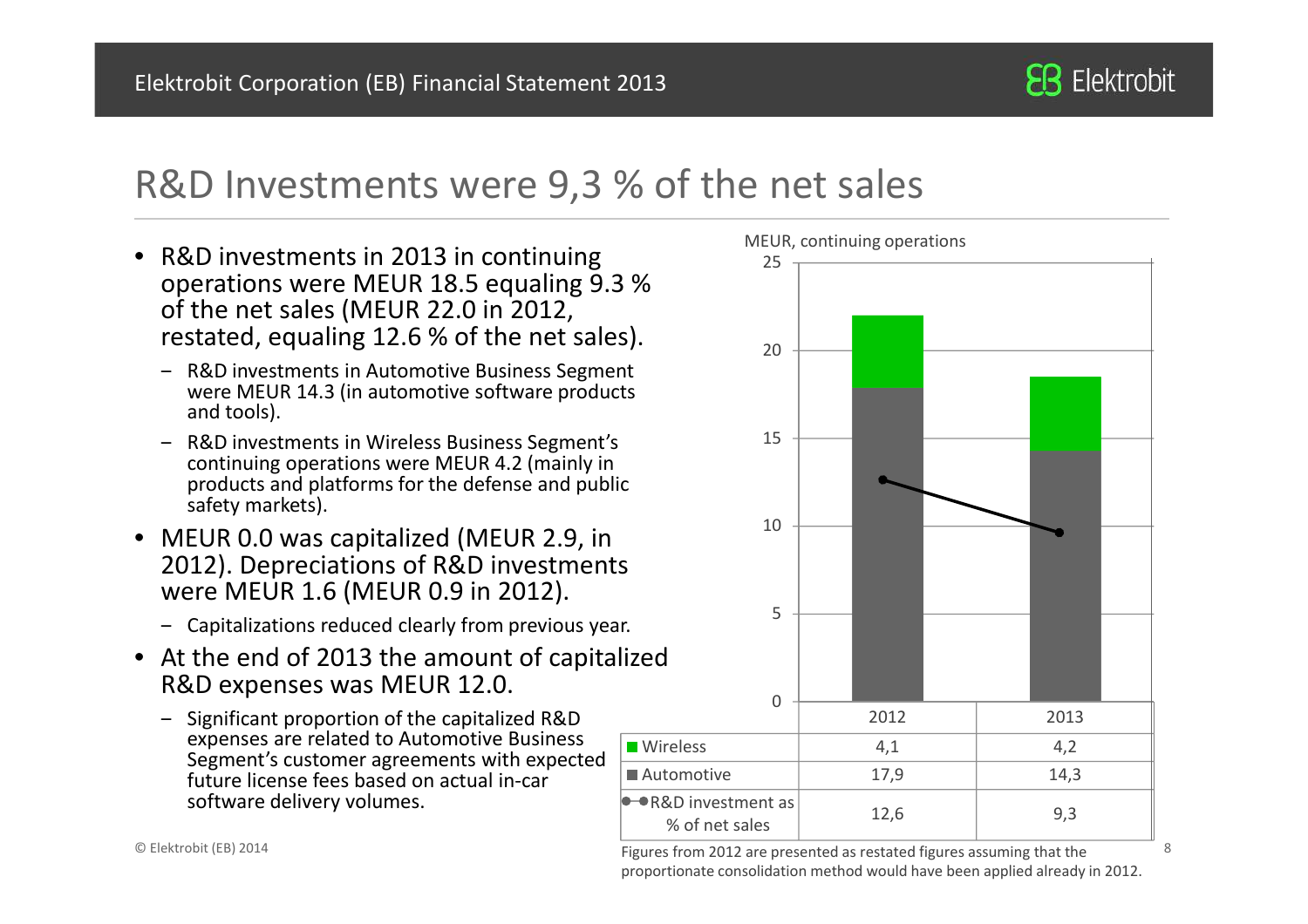

# Operative cash flow in 4Q and 2013 was clearly positive

| <b>MEUR</b>                                        | 4Q 2012 | 4Q 2013 | Jan.-Dec.<br>2012 | Jan.-Dec.<br>2013 |
|----------------------------------------------------|---------|---------|-------------------|-------------------|
| - net profit +/- adjustment of accrual basis items | 4.3     | 8.8     | 10.9              | 17.6              |
| - change in net working capital                    | 2.8     | 17.4    | $-3.0$            | 18.7              |
| - interests, taxes, and dividends                  | $-0.1$  | $-0.2$  | $-1.2$            | $-1.6$            |
| <b>NET CASH FROM OPERATING ACTIVITIES</b>          | 7.0     | 26.0    | 6.8               | 34.7              |
| - net cash from investing activities               | $-2.2$  | $-0.3$  | $-7.8$            | 24.4              |
| - net cash from financing activities               | $-6.1$  | $-26.5$ | 6.1               | $-30.3$           |
| NET CHANGE IN CASH AND CASH EQUIVALENTS            | $-1.4$  | $-0.9$  | 5.1               | 28.7              |

 $\bullet$ Cash flow from operating activities in 2013 amounted to EUR 34.7 million (EUR 6.8 million in 2012).

 $\bullet$  Net cash flow in 2013 was EUR 28.7 million (EUR 5.1 million in 2012), including the non-recurring net cash flow of approximately EUR 28 million resulting from the sale of Test Tools product business, and the capital repayment of EUR 14,3 million.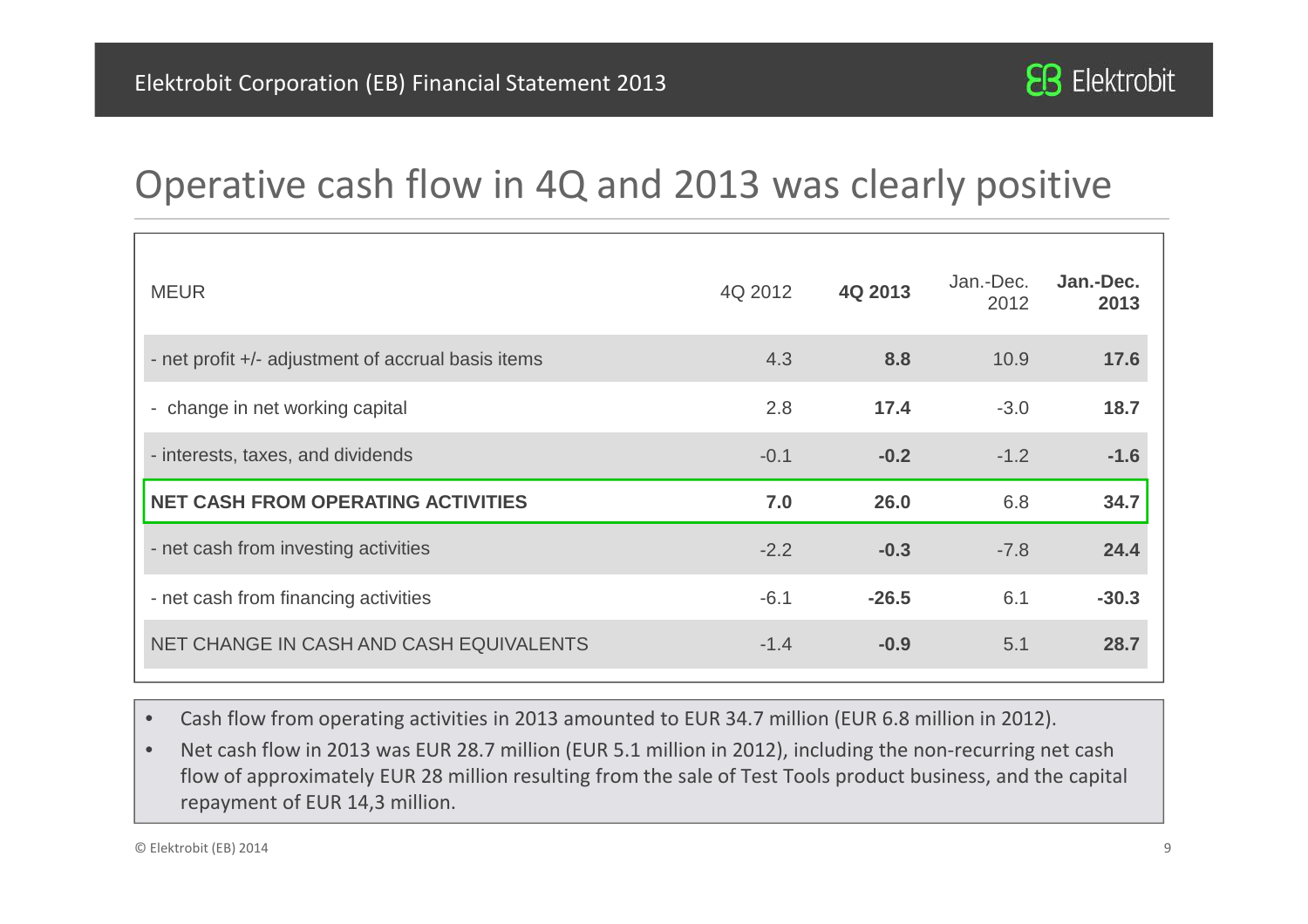

# Strong cash reserves at the end of the year

- • Net debt of MEUR -37.7 at the end of December.
- The sale of the Test Tools product business in January caused a nonrecurring cash increase of approximately MEUR 28.
- • Capital repayment of total MEUR 14,3 made to shareholders in December.
- • EB has MEUR 20 credit facilities which were not in use on December 31, 2013.



Interest bearing debt  $\;\blacksquare$  Cash and liquid assets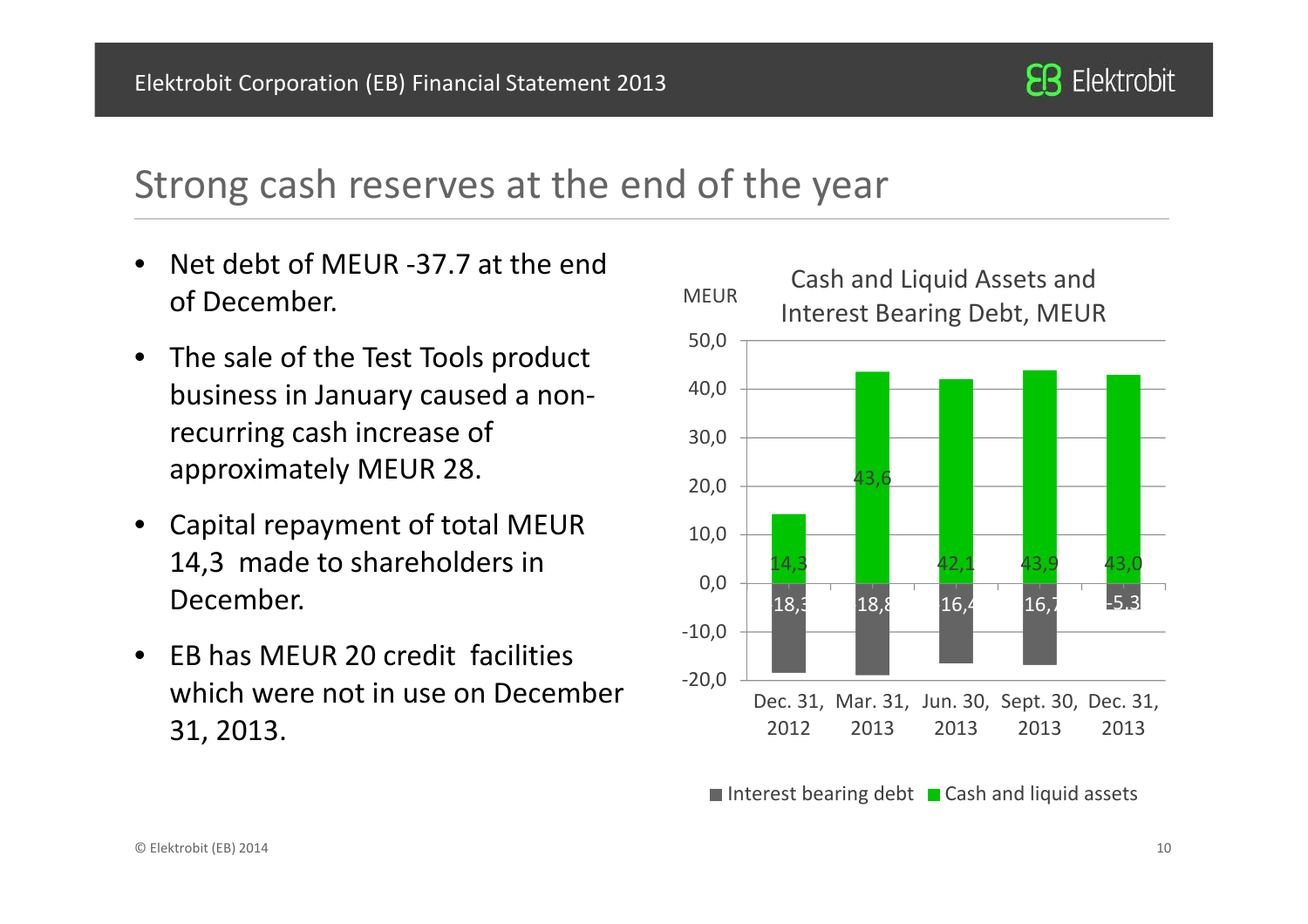

# Equity ratio remained at high level

- • Equity ratio increased from previous year and remained at a high level.
- $\bullet$  The increase in equity ratio is mainly due to the sale of Test Tools product business in 1Q 2013.



Figures from 2012 are presented as restated figures assuming that the proportionate consolidation method would have been applied already in 2012.

#### Equity Ratio, %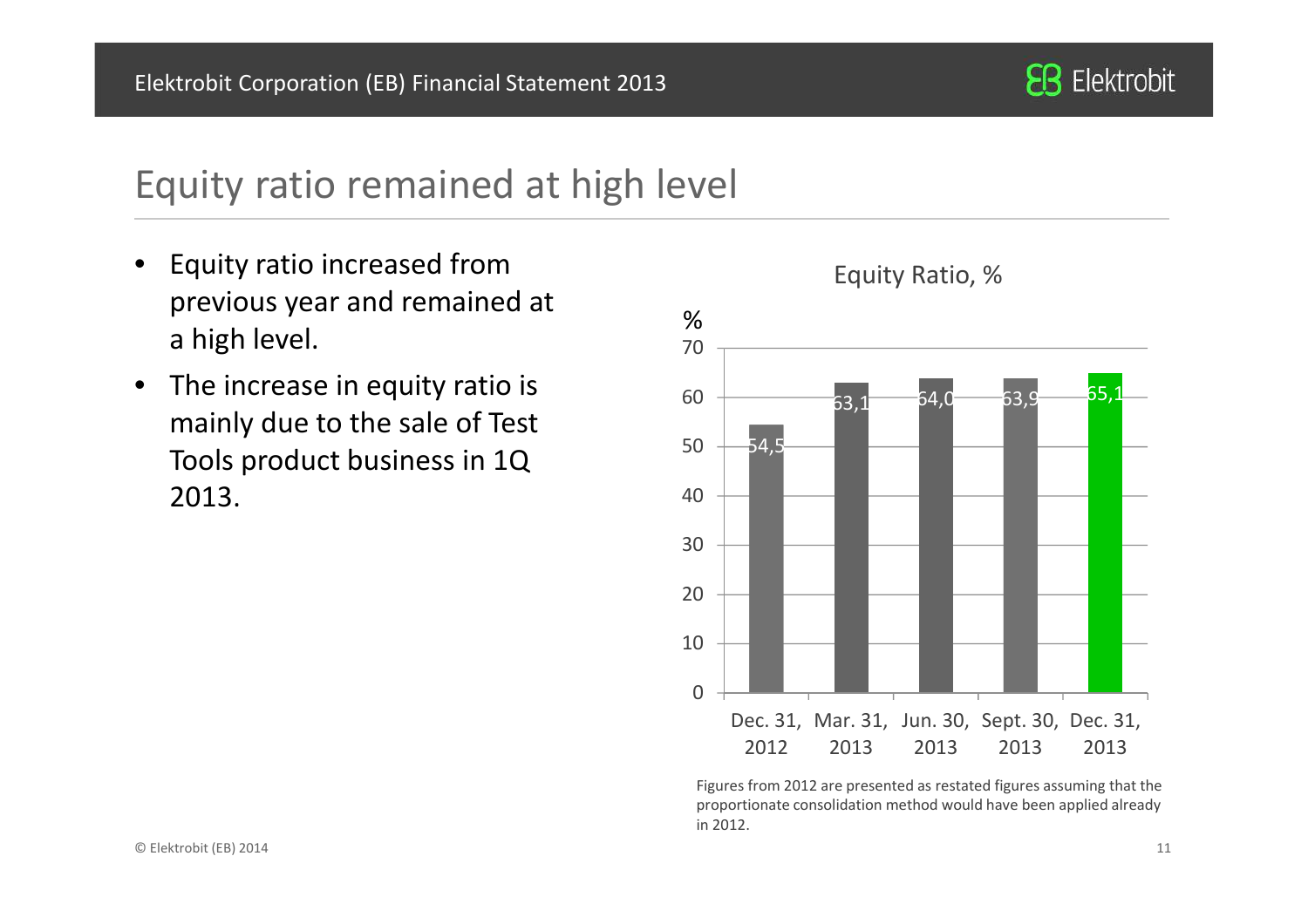

#### 4Q 2013 – major events



- • Good demand for EB's software products and services continued.
- • Net sales grew and operating result improved clearly in 4Q 2013.
	- ‒ The improvement of operating result was mainly contributed by the software license sales accumulating mainly on the latter half of the year, and other seasonality factors as well as growth of net sales and improved profitability of projects.
- The software licenses sales grew, especially for in-car navigation solutions and the EB GUIDE Human Machine Interface development platform.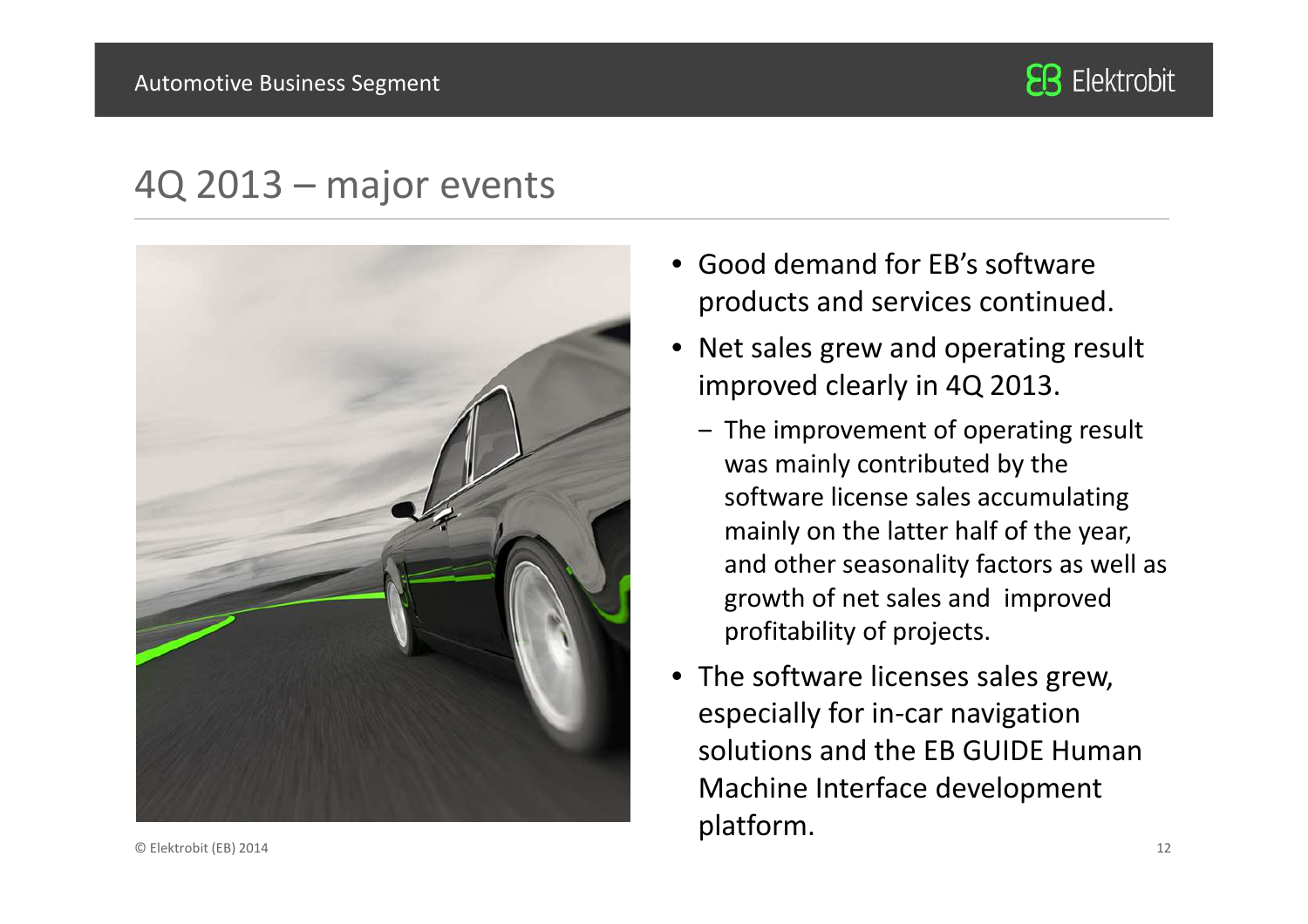

#### 4Q 2013: Net sales and operating profit grew

- Strong year-on-year growth of net sales continued.
	- ‒ Net sales in 4Q 2013 grew by 29,1% to MEUR 41.1 (restated net sales of MEUR 31.9, 4Q 12).
- Operating profit improved clearly from previous year.
	- ‒ 4Q 2013 operating profit was MEUR 5.4 (restated operating profit of MEUR 2.6, 4Q 12).



 $^{4}$  and the proportionate consolidation method would have been applied already in 2012.  $^{13}$ Figures from 2012 are presented as restated figures assuming that the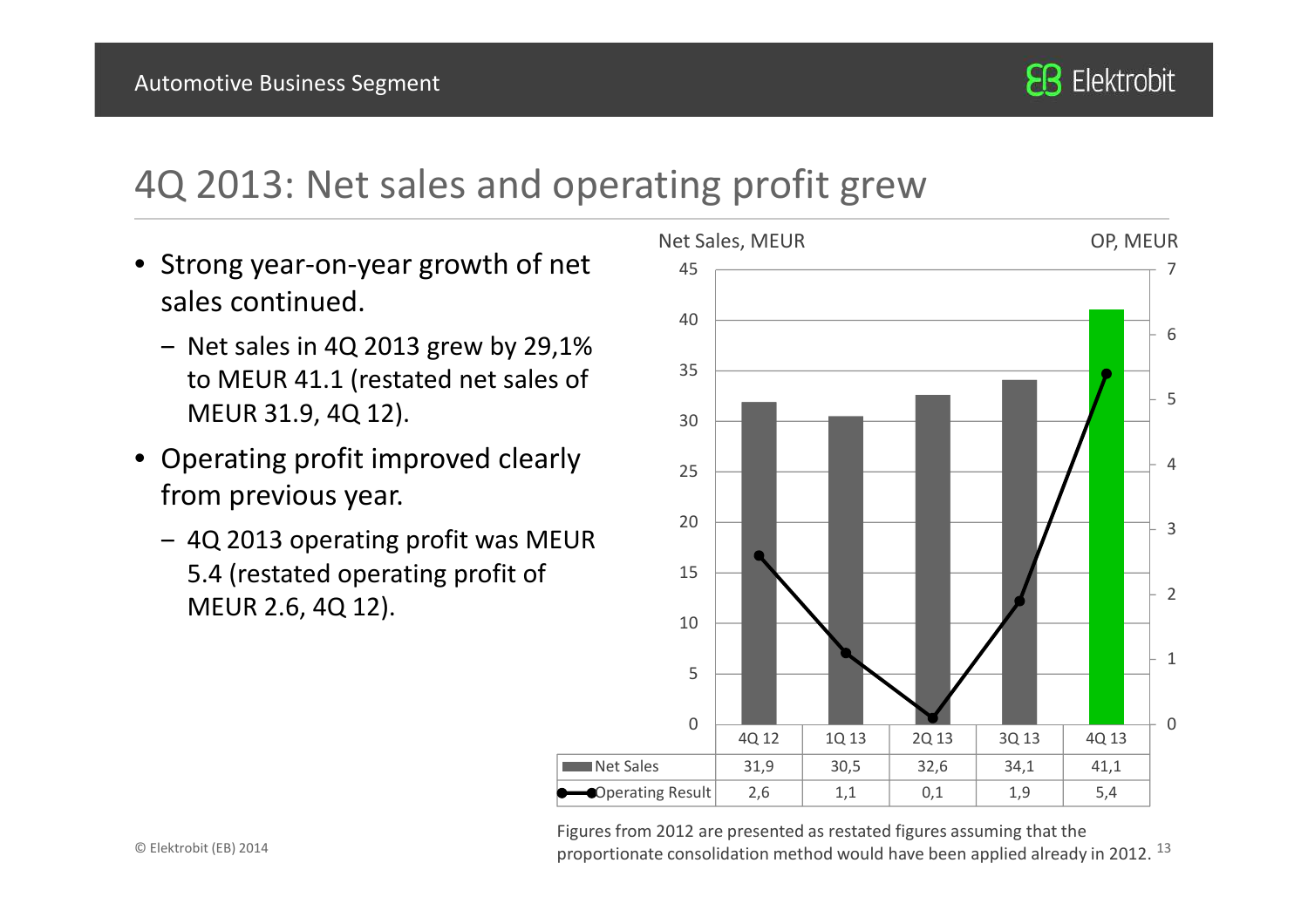# 2013: Net sales and operating profit continued to grow y-o-y

- Solid year-on-year growth of net sales continued.
	- ‒ Net sales in 2013 was MEUR 138.3 (MEUR 110.6, 2012), year-on-year increase of 25.0 %.
- Operating profit improved clearly from previous year.
	- ‒ Operating profit in 2013 was MEUR 8.5, representing 6,2 % of net sales (MEUR 3.3, 2012).



 $^{4}$  and the proportionate consolidation method would have been applied already in 2012.  $^{14}$ Figures from 2012 are presented as restated figures assuming that the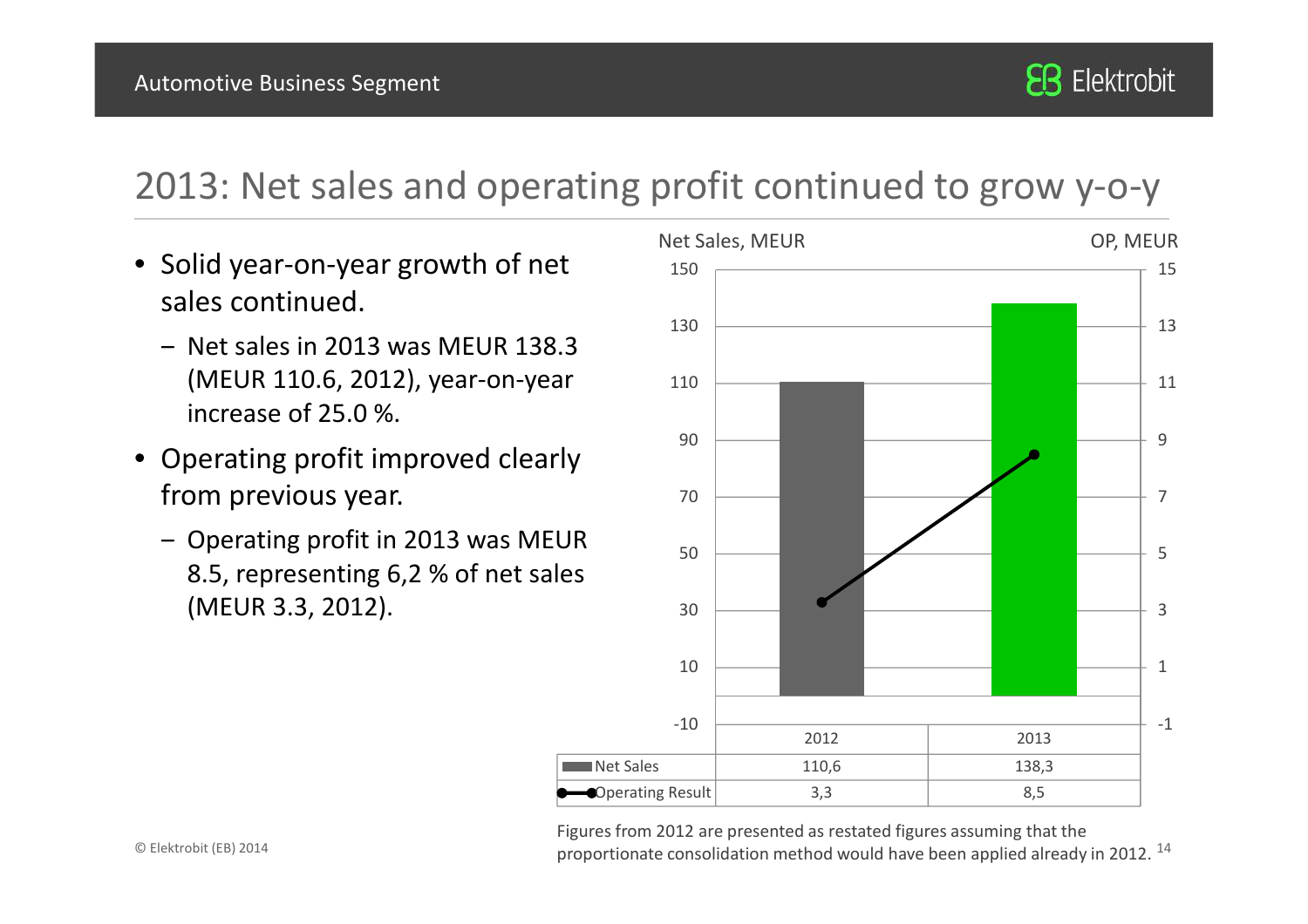

# 4Q 2013 – major events



- Net sales from continuing operations grew year-on-year.
	- ‒ Deliveries of the EB's tactical communication product to the Finnish Defence Forces and a batch of special terminal products for authorities markets were made.
- Operating result from continuing operations improved from previous year and was slightly positive.
	- ‒ Operating result continued to be negatively affected by the decreased order volume from a large customer since 3Q and the delays in some special terminal projects.
	- ‒ Cost savings of MEUR 0.6 were achieved from the temporary layoffs of 64 employees.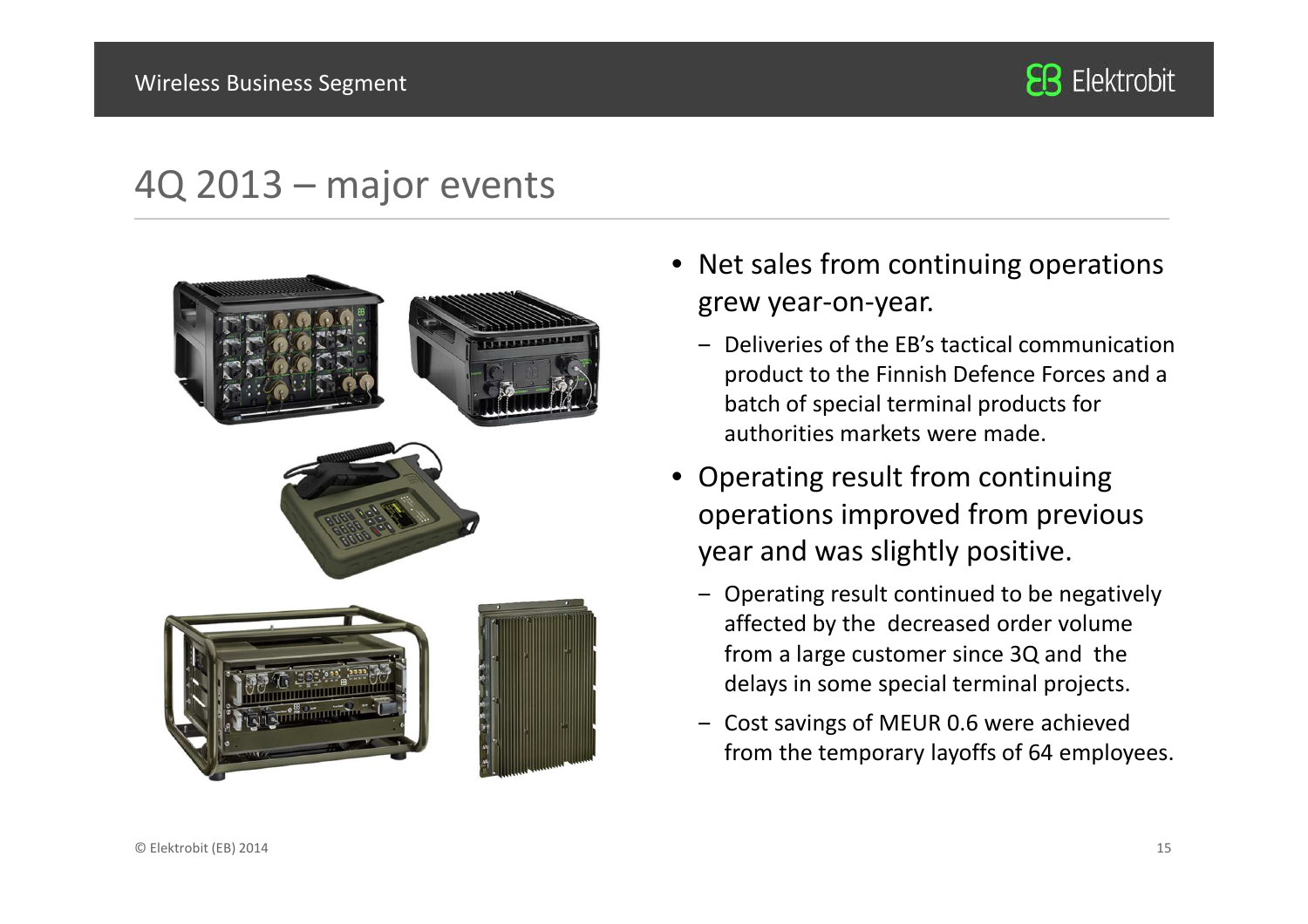

### 4Q 2013 – Net sales and operating result increased

- Net sales from continuing operations grew by 12.0 % yearon-year.
	- ‒ 4Q 2013 net sales from continuing operations was MEUR 18.4 (MEUR 16.4, 4Q 2012).
- Operating result from continuing operations increased year-on-year.
	- ‒ 4Q 2013 operating profit from continuing operations was MEUR 0.3 (operating loss of MEUR -3.2 including non-recurring items of approximately MEUR 4.0 weakening Wireless Business Segment's result, 4Q 2012).**Net Sales**

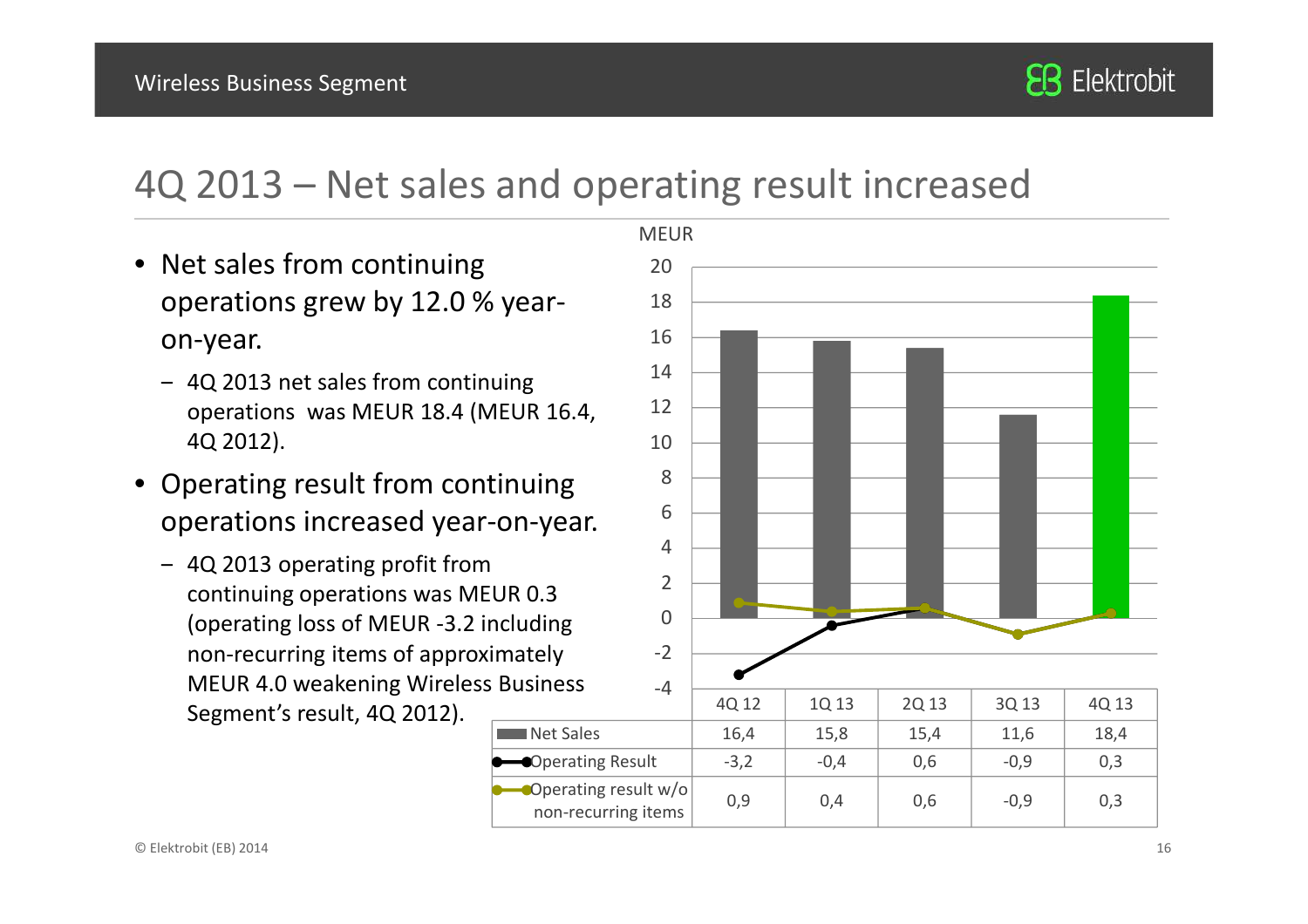# 2013: Net sales decreased and operative result improved

- Net sales from continuing operations  $17$ decreased by 3.7 % year-on-year.
	- ‒ Net sales from continuing operations in 2013 was MEUR 61.2 (MEUR 63.5 in 2012).
- Operating result from continuing operations was slightly negative.
	- ‒ Operating loss from continuing operations in 2013 was MEUR -0.5 (MEUR -2.2 including non-recurring items of approximately MEUR 4.0 weakening Wireless Business Segment's result, in 2012).
	- ‒ Non-recurring costs of EUR 0.8 million resulted from the cost saving measures in 1Q 2013.

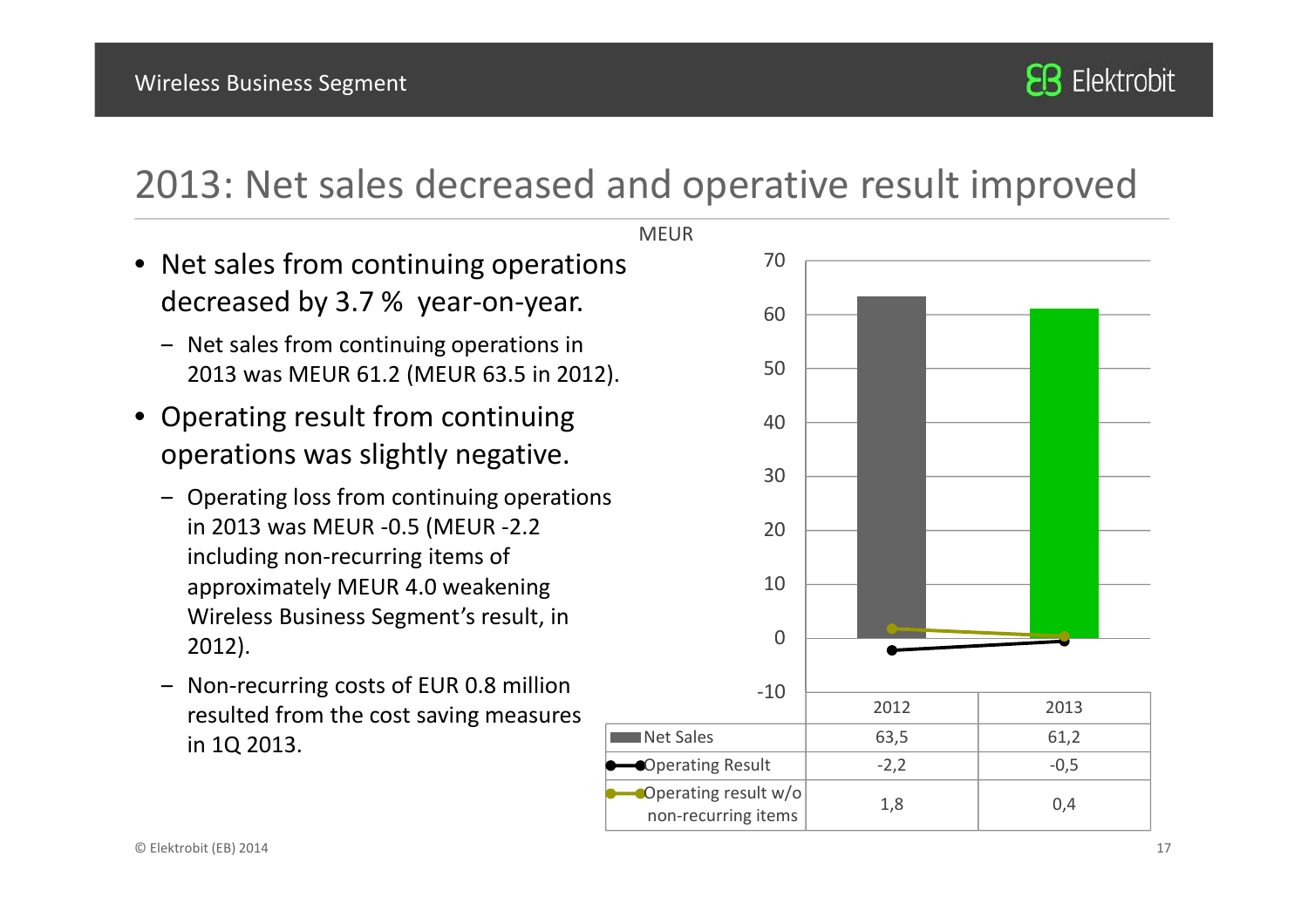

# Outlook for 2014 – markets

#### **AUTOMOTIVE BUSINESS SEGMENT**

- The global economy is showing signs of recovery, and the global car market is expected to grow by 3% in 2014 according to the forecast made by VDA (Verband der Automobilindustrie, Germany).
- Carmakers continue to invest in software for new car models and the market for automotive software products and services is estimated to continue growing.
- The demand for EB's products and services is estimated to develop positively year-on-year during 2014 in Automotive Business Segment.
- Growth in automotive software market in 2014 and beyond is mainly driven by:
	- ‒ Growing use software in various parts of new cars as differentiator and innovation factor.
	- ‒ Gradual separation of in-car hardware and software.
	- ‒ Consumers expect in the car the same richness of features and user experiences as in smart phones and internet.
	- ‒ New application are being introduced by connected car solutions and cloud connections.
	- ‒ Introduction of new active safety systems and autonomous driving.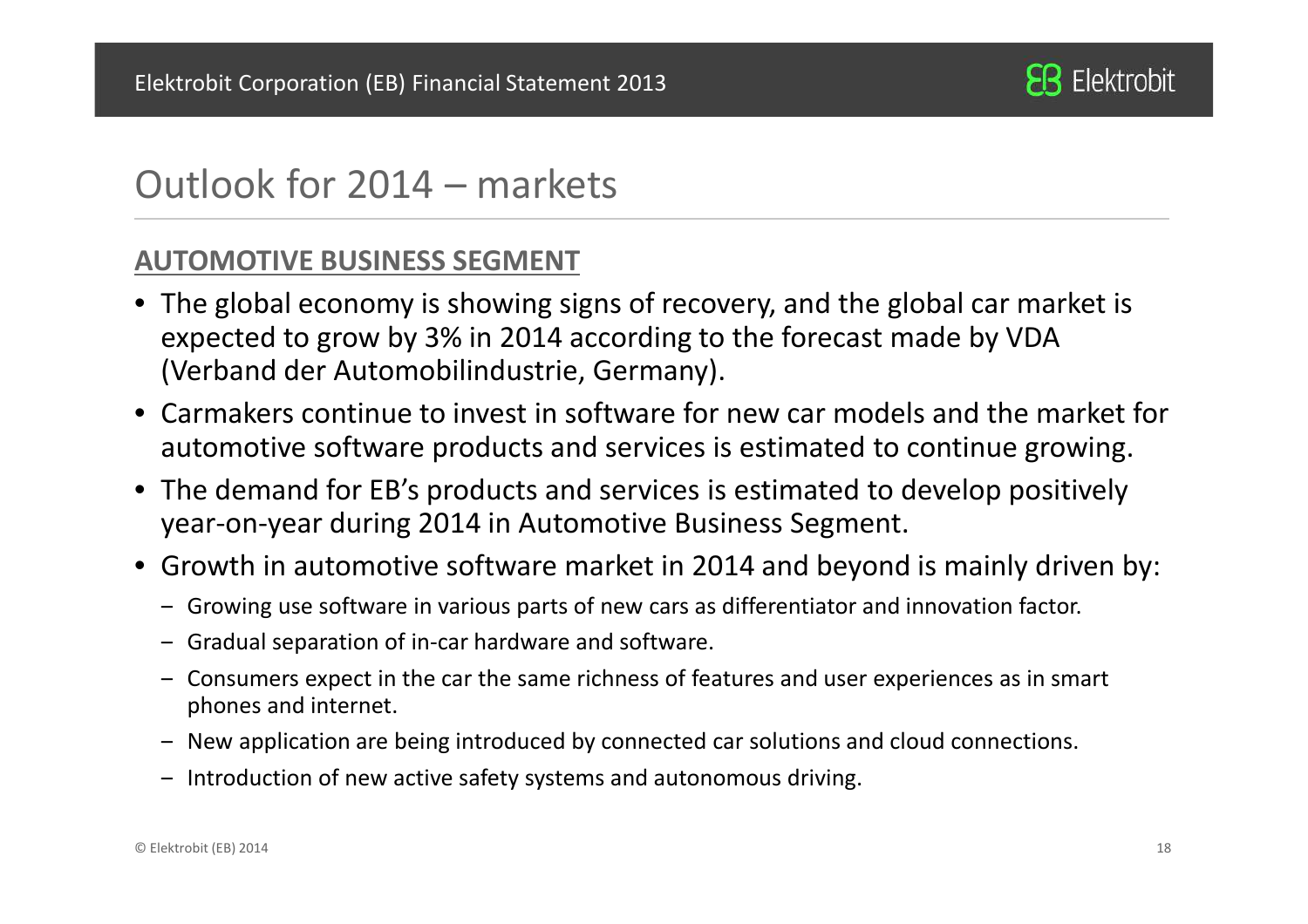

# Outlook for 2014 – markets

#### **WIRELESS BUSINESS SEGMENT**

- the use of LTE technology in mobile telecommunications networks creates the need for R&D services for LTE base station design, due to the need for many product variants for various frequency bands.
- The trend of adopting new commercial technologies, such as LTE and smart phone related operating systems and applications, is expected to continue in special verticals such as public safety. The specific LTE frequency band allocations for authorities create demand for customized LTE devices, such as EB's specialized terminals, tablets and communication modules.
- The need for R&D services for connected devices for business or consumer use, such as smart watch and other wearable devices is emerging and creates demand for customized solutions based on EB's product platforms.
- $\bullet$  In the defense market, the need for larger amounts of data in tactical communications is generating demand for broadband networks, such as EB's customized IP (Internet Protocol) based tactical communications solutions.
- The public defense budget cuts affect negatively on the demand for products and product development services in Europe and also all over the world, simultaneously increasing the competition between the suppliers.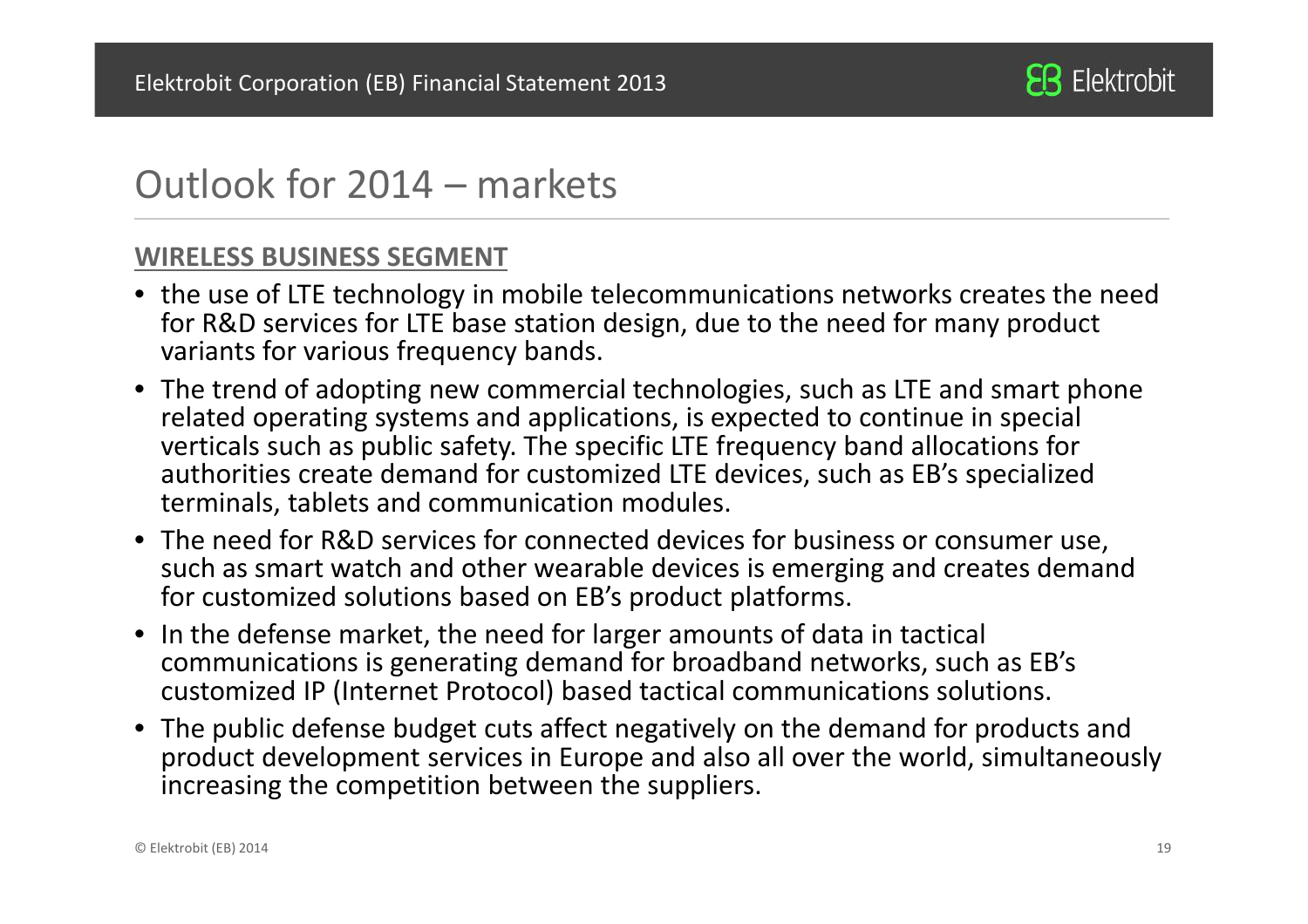

# Outlook for 2014 – financial

- EB expects for the year 2014 that net sales and operating result will grow from the previous year (net sales of EUR 199.3 million, and operating profit of EUR 8.1 million, in 2013).
- Net sales growth rate in 2014 is expected to be slower than in the previous year (net sales growth 14.6 per cent, 2013).
- EB's net sales and operating profit are estimated to mainly accumulate in the second half of the year mostly due to the seasonality factors in Automotive Business Segment.
- The growth of net sales and operating result in 2014 is expected to come mainly or wholly from the Automotive Business Segment.
- The profit outlook for 2014 does also not include possible non-recurring income or costs related to the reorganization cases of TerreStar Networks Inc.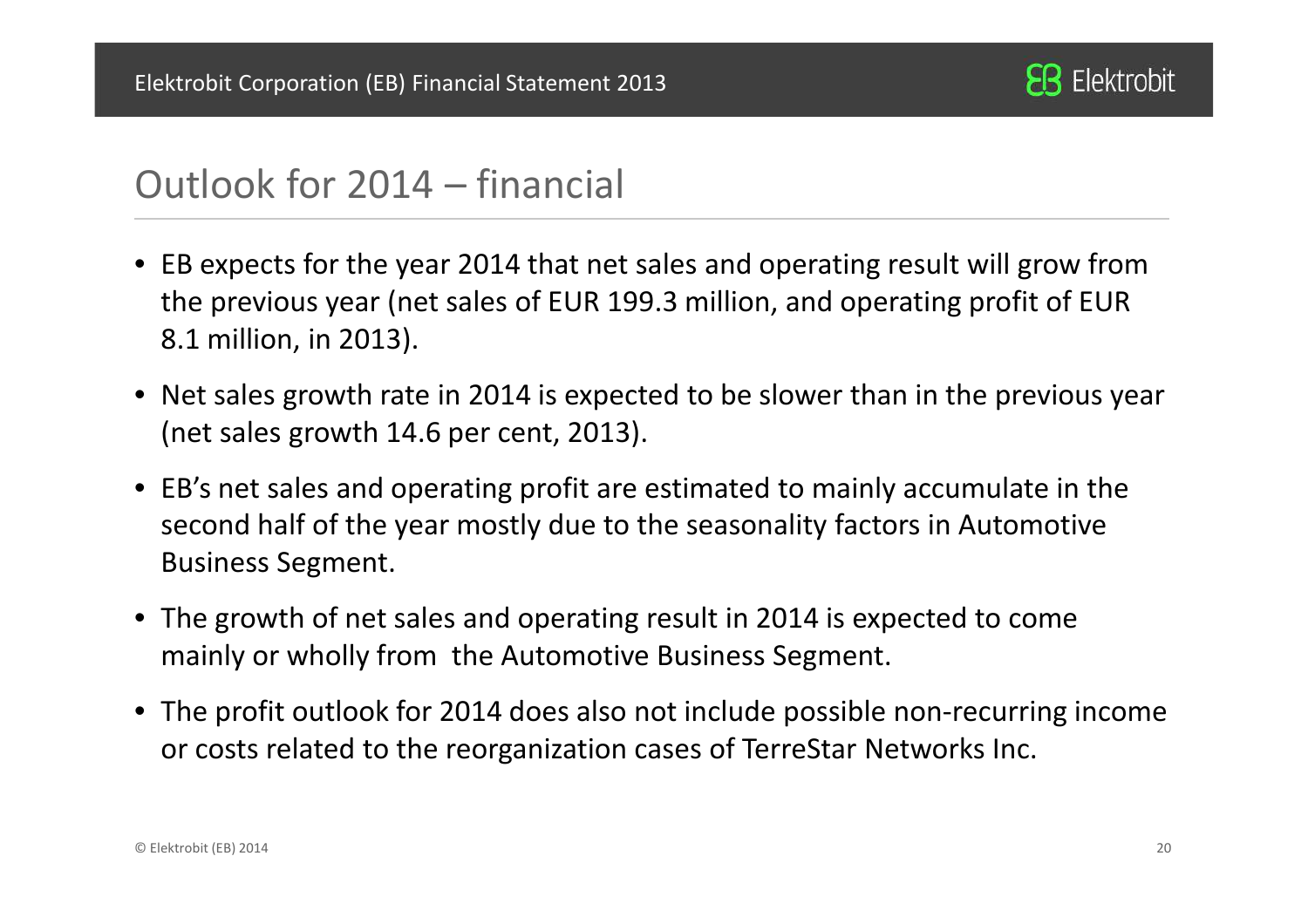

#### Investors' calendar 2014

- Interim Report January-March 2014 on April 30, 2014.
- Interim Report January-June 2014 on August 7, 2014.
- Interim Report January-September 2014 on November 6, 2014.
- Annual Report 2013 on Monday, March 17, 2014.
- Annual General Meeting on April 10, 2014.